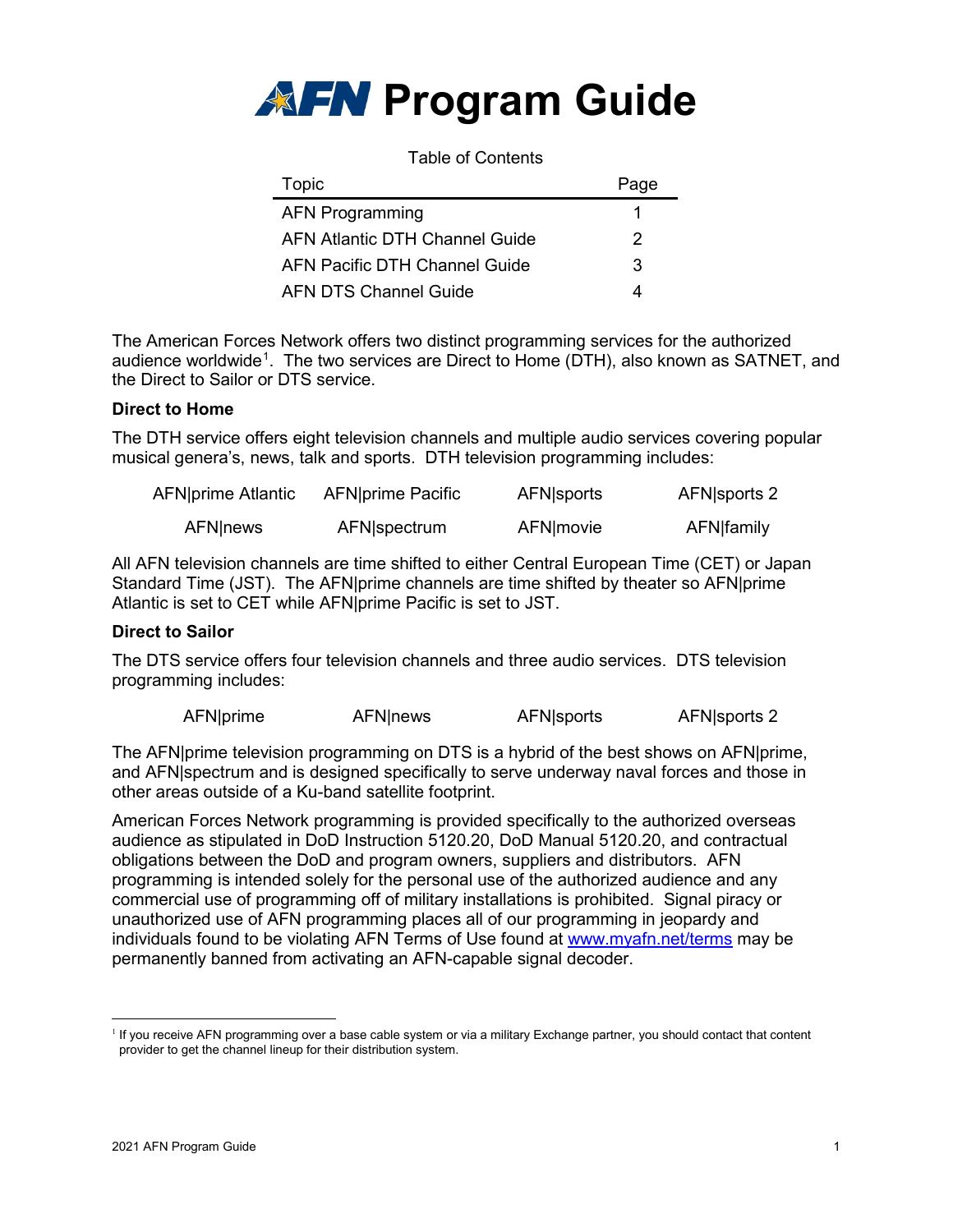## **Program Guide**

This programming is available to AFN Direct to Home customers in Europe, Africa, the Middle East and Central and Southwest Asia.

| <b>TV Services</b> |                              | <b>Audio Services</b> |                                      |         |                            |
|--------------------|------------------------------|-----------------------|--------------------------------------|---------|----------------------------|
| Channel            | <b>Service</b>               | Channel               | <b>Service</b>                       | Channel | <b>Service</b>             |
| 102                | <b>AFN</b> prime Atlantic    | 120                   | <b>AFN Atlantic Eagle</b>            | 133     | Freedom Radio              |
| 103                | <b>AFN</b>  news             | 121                   | <b>AFN The Voice</b>                 | 135     | <b>AFN Aviano Eagle</b>    |
| 104                | <b>AFN</b> sports            | 122                   | <b>AFN Power Talk</b>                | 136     | <b>AFN Bavaria Eagle</b>   |
| 105                | AFN prime Pacific            | 123                   | <b>AFN Clutch Sports Radio</b>       | 137     | <b>AFN Benelux Eagle</b>   |
| 106                | AFN spectrum                 | 124                   | <b>AFN Fans</b>                      | 138     | <b>AFN Incirlik Eagle</b>  |
| 107                | AFN sports 2                 | 125                   | <b>AFN</b><br>Hot Adult Contemporary | 139     | AFN K-town Eagle           |
| 108                | AFN family                   | 126                   | <b>AFN Legacy</b>                    | 140     | <b>AFN Naples Eagle</b>    |
| 109                | AFN movie                    | 127                   | AFN Joe FM                           | 141     | <b>AFN Rota Eagle</b>      |
|                    |                              | 128                   | <b>AFN Gravity</b>                   | 142     | AFN Souda Bay Eagle        |
|                    |                              | 129                   | <b>AFN Country</b>                   | 143     | AFN Spangdahlem Eagle      |
|                    |                              | 130                   | <b>NPR</b> International             | 144     | <b>AFN Stuttgart Eagle</b> |
| 401                | Decoder Expired <sup>1</sup> | 131                   | <b>AFN Seasonal</b>                  | 145     | <b>AFN Vicenza Eagle</b>   |
| 402                | <b>AFN Test Pattern</b>      | 132                   | <b>AFN Contingency</b>               | 146     | AFN Wiesbaden Eagle        |
|                    |                              |                       |                                      | 147     | <b>AFN Bahrain Eagle</b>   |

### **AFN Atlantic Channel Guide**

<sup>1</sup> Decoders are force tuned to this channel upon expiration of the annual registration period. Authorized users must update their decoder registration annually to access AFN programming. If your decoder is force tuned to channel 107 please visit the decoder registration portal a[t www.myafn.net](http://www.myafn.net/) and select the "Manage my Decoder" tab..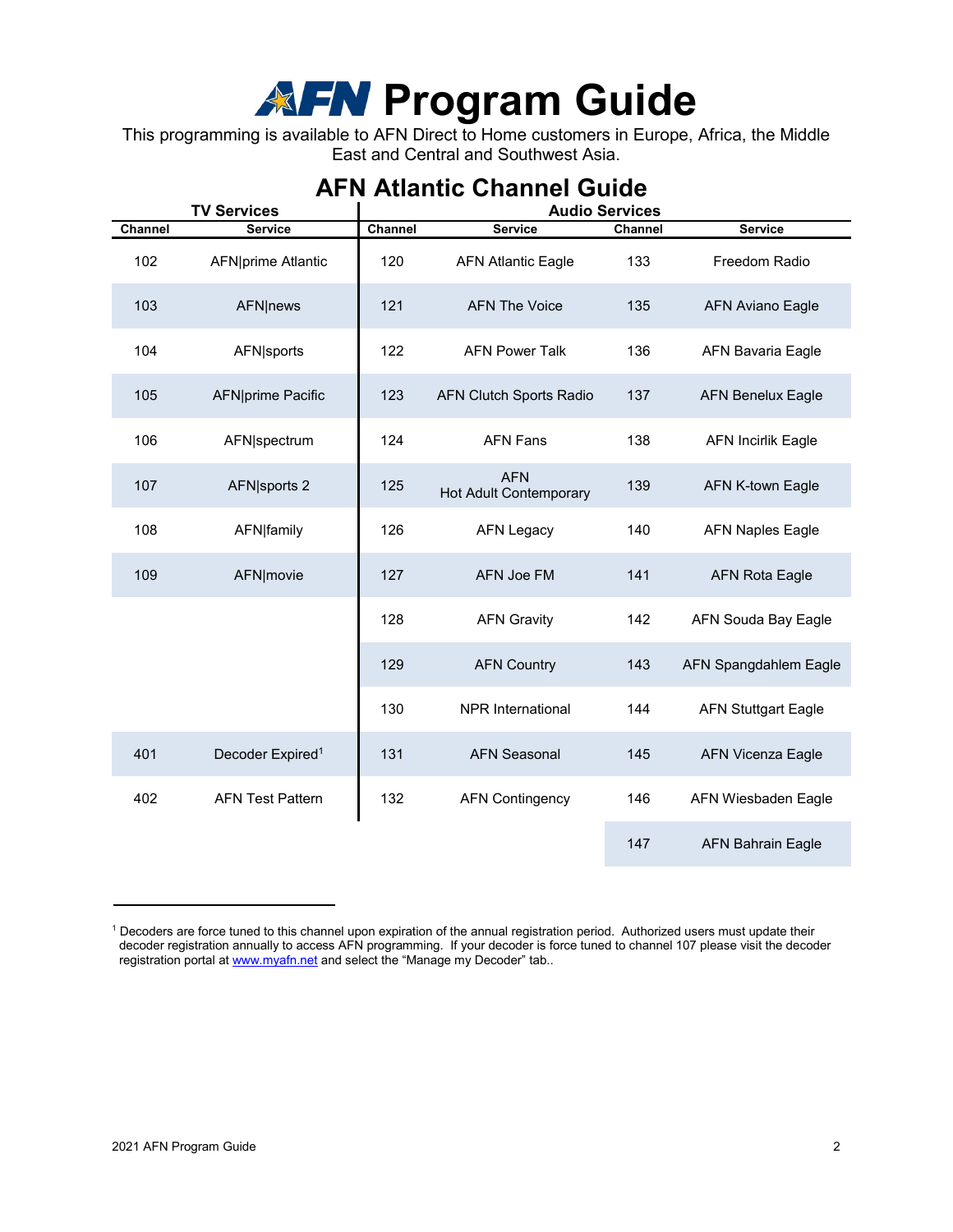# **Program Guide**

This programming is available to AFN Direct to Home customers in the Pacific and East Asia.

|                | <b>TV Services</b>           | ALIV LAGING ONAHIJEL OUIUG<br><b>Radio Services</b> |                                             |         |                            |
|----------------|------------------------------|-----------------------------------------------------|---------------------------------------------|---------|----------------------------|
| <b>Channel</b> | <b>Service</b>               | Channel                                             | <b>Service</b>                              | Channel | <b>Service</b>             |
| $\overline{c}$ | AFN prime Atlantic           | 20                                                  | <b>AFN Pacific Eagle</b>                    | 31      | <b>AFN Seasonal</b>        |
| $\mathbf{3}$   | <b>AFN</b>  news             | 21                                                  | <b>AFN The Voice</b>                        | 32      | <b>AFN Contingency</b>     |
| 4              | <b>AFN</b> sports            | 22                                                  | <b>AFN Power Talk</b>                       | 33      | Freedom Radio              |
| 5              | AFN prime Pacific            | 23                                                  | <b>AFN Clutch Sports Radio</b>              | 35      | AFN Iwakuni Eagle          |
| 6              | AFN spectrum                 | 24                                                  | <b>AFN Fans</b>                             | 36      | <b>AFN Daegu Eagle</b>     |
| $\overline{7}$ | AFN sports 2                 | 25                                                  | <b>AFN</b><br><b>Hot Adult Contemporary</b> | 37      | <b>AFN Humphreys Eagle</b> |
| 8              | AFN family                   | 26                                                  | <b>AFN Legacy</b>                           | 38      | <b>AFN Kunsan Eagle</b>    |
| 9              | AFN movie                    | 27                                                  | <b>AFN Joe FM</b>                           | 39      | <b>AFN Misawa Eagle</b>    |
|                |                              | 28                                                  | <b>AFN Gravity</b>                          | 40      | <b>AFN Okinawa Eagle</b>   |
| 401            | Decoder Expired <sup>1</sup> | 29                                                  | <b>AFN Country</b>                          | 41      | <b>AFN Tokyo Eagle</b>     |
| 402            | <b>AFN Test Pattern</b>      | 30                                                  | <b>NPR</b> International                    | 42      | AFN Sasebo Eagle           |

### **AFN Pacific Channel Guide**

 $^{\rm 1}$  Decoders are force tuned to this channel upon expiration of the annual registration period. Authorized users must update their decoder registration annually to access AFN programming. If your decoder is force tuned to channel 107 please visit the decoder registration portal at [www.myafn.net](http://www.myafn.net/) and select the "Manage my Decoder" tab..